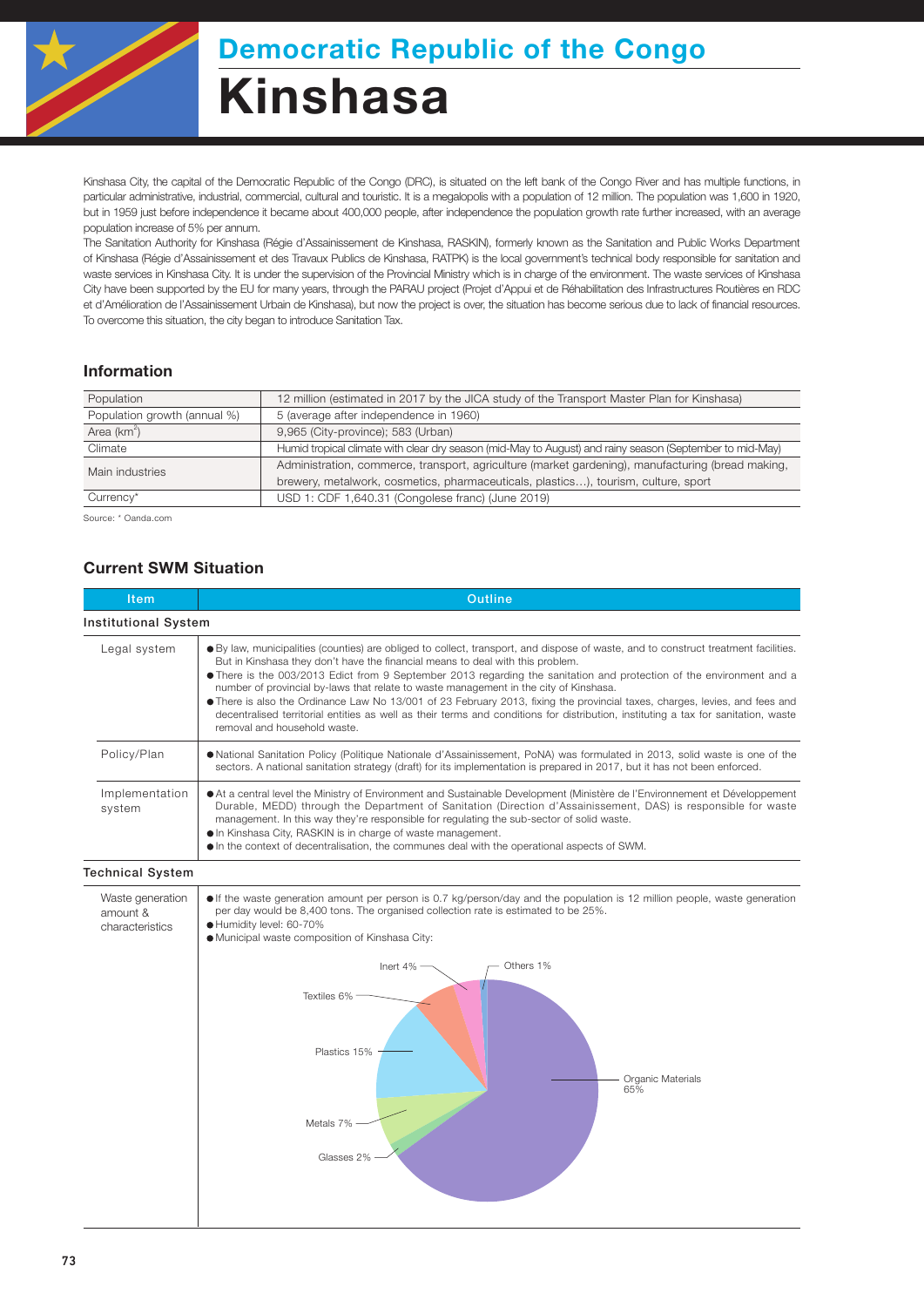#### Storage and discharge/ Collection and transportation/ Road sweeping

NGOs or MSEs (Micro and Small Enterprises) in exchange for payment collect household waste by push-carts, etc. and transport them to 61 transfer stations installed by the EU project.

- Waste at transfer stations is transported by RASKIN's skip loaders or dump trucks to final disposal site about 35 km (approximately 1 hour) away from the city centre (Gombe).
- Due to deterioration and breakdown, there is little equipment procured by EU that can still be used. Therefore, there is a shortage of equipment.<br>The main road is kept usually clean by the sweepers. In addition to RASKIN, communes with expenditures from BCECO, a related agency of the Ministry of Finance.



Push-carts used for primary collection



Transfer station installed by EU



Collection of recyclable materials at the transfer station



Skip loaders donated by EU (container vehicles)



Road sweeper



Newly procured collection trucks (white ones)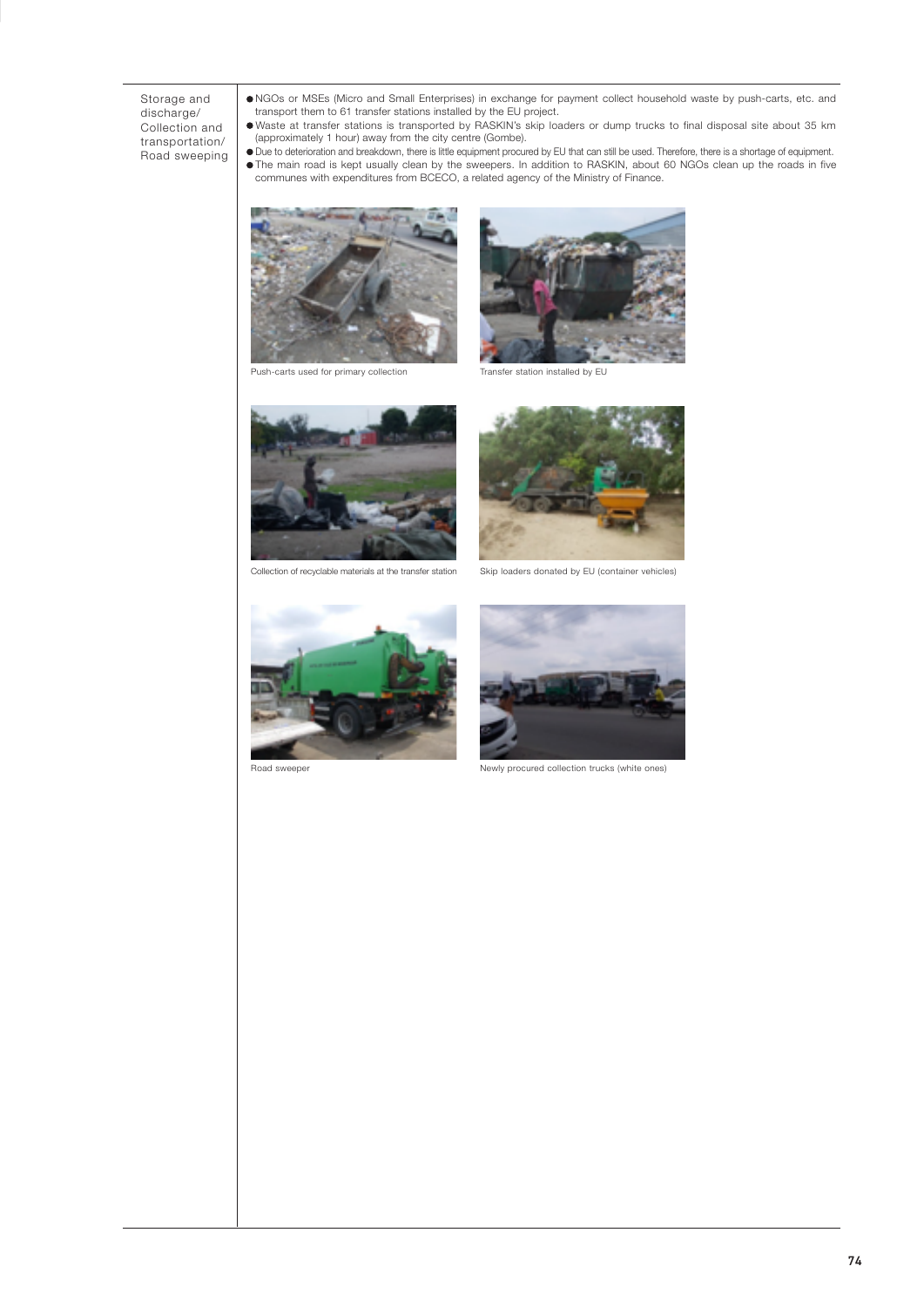